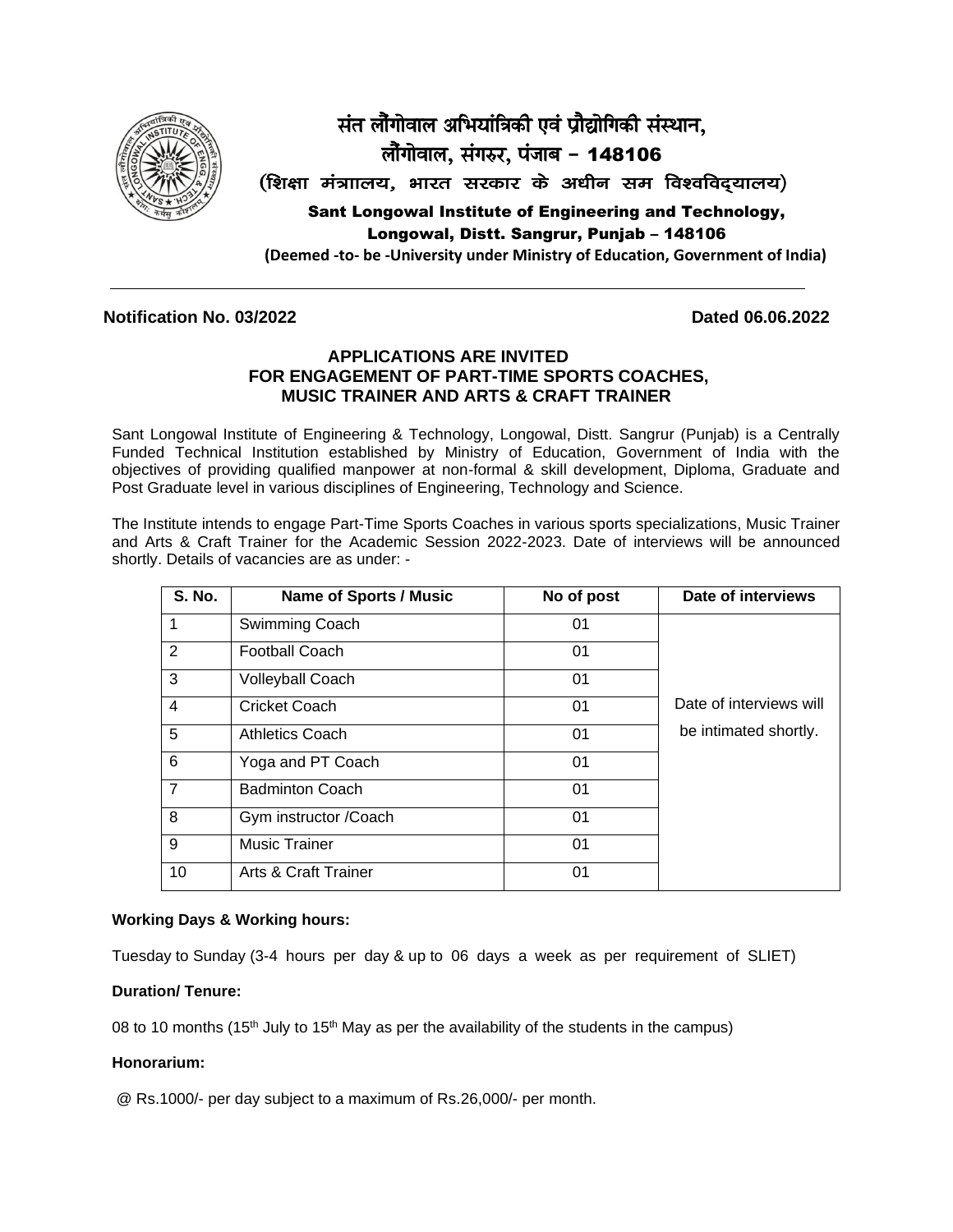#### **QUALIFICATIONS REQUIRED:**

| Post                            | Qualifications and Experience & Age                                      |  |  |  |  |  |  |  |
|---------------------------------|--------------------------------------------------------------------------|--|--|--|--|--|--|--|
| Sports Coaches/ Trainers in     | Bachelor's Degree in Physical Education from any recognised<br>1.        |  |  |  |  |  |  |  |
| Swimming, Football,             | University.                                                              |  |  |  |  |  |  |  |
| Volleyball, Cricket,            | Participation in State Level / University Level<br>2.<br>sports          |  |  |  |  |  |  |  |
| Athletics, Yoga &PT,            | competitions.                                                            |  |  |  |  |  |  |  |
| Badminton and Gym               | 3. Specialization in Coaching: Certificate/ Diploma in sports            |  |  |  |  |  |  |  |
| Instructor                      | coaching from any recognised University/ Institute.                      |  |  |  |  |  |  |  |
|                                 | Age: Below 50 years                                                      |  |  |  |  |  |  |  |
| <b>Music Trainer</b>            | Senior Secondary School Certificate with 50% marks or intermediate       |  |  |  |  |  |  |  |
|                                 | with 50% marks or its equivalent and Bachelor Degree in Music or         |  |  |  |  |  |  |  |
|                                 | equivalent from a recognised University.                                 |  |  |  |  |  |  |  |
|                                 | Age: Below 50 years.                                                     |  |  |  |  |  |  |  |
| <b>Arts &amp; Craft Trainer</b> | 1. Senior Secondary Examination (Class XII) or equivalent.               |  |  |  |  |  |  |  |
|                                 | 2. Recognised Diploma in any discipline of fine arts (Drawing/ Painting/ |  |  |  |  |  |  |  |
|                                 | Sculpture/ Graphic Art) or Bachelor Degree in Fine Arts from a           |  |  |  |  |  |  |  |
|                                 | recognised University.                                                   |  |  |  |  |  |  |  |
|                                 | 3. Competence to teach through English/Hindi media.                      |  |  |  |  |  |  |  |
|                                 | 4. Working knowledge of computers.                                       |  |  |  |  |  |  |  |
|                                 | Age: Below 50 years                                                      |  |  |  |  |  |  |  |

The aspiring applicants satisfying the eligibility criteria in all respect can submit their application on prescribed Performa along with self-attested photocopies of their proof of date of birth, eligibility qualification mark sheets, degrees, experience and other relevant testimonials by speed post/registered post/Courier to:-

#### **The Deputy Registrar (Admn), Sant Longowal Institute of Engineering & Technology (SLIET), Longowal-148106, Distt. Sangrur (Punjab)**

- Application form for the above posts can be downloaded from the Institute website [www.sliet.ac.in.](http://www.sliet.org/)
- **The last date of receipt of application form along with all enclosures is 27.06.2022 by 05:00 P.M.**
- The envelope containing the hard copy of application form must be superscribed as "Application for the post of ……………………………. "

#### **Note:**

- 1. The Institute will not be responsible for non-receipt/ late receipt of applications due to postal delay.
- 2. Incomplete applications will be rejected without entertaining any correspondence.
- 3. The Institute reserves the right to increase/decrease or not to fill any of the advertised post without any notification.
- 4. The applications that do not meet advertisement criteria will be summarily rejected.
- 5. Candidates shall have to produce original documents at the time of appearing in Written Test/Interview. In the absence of the same, candidature will not be considered for written test/ Interview.
- 6. No TA will be paid for appearing for written test/interview.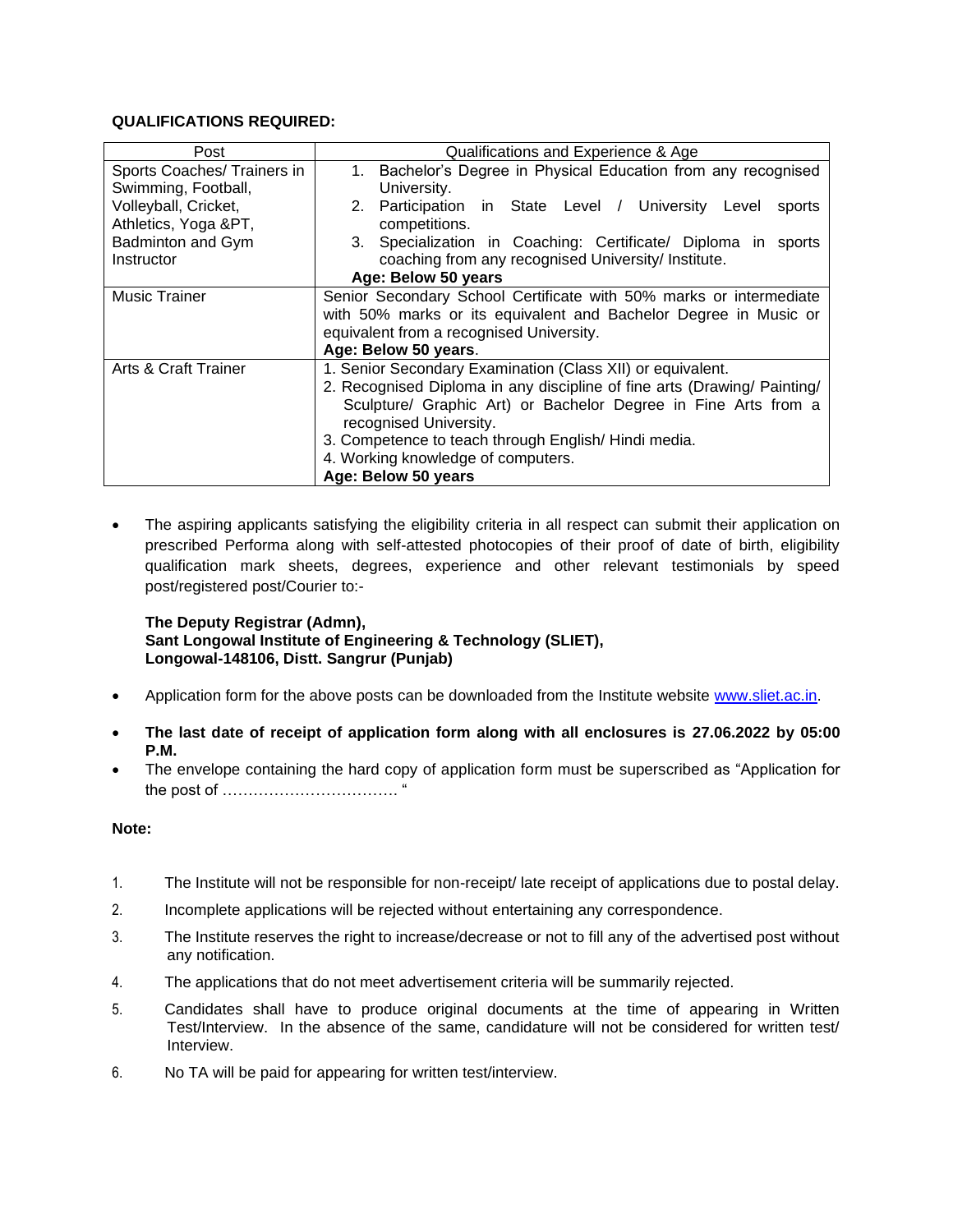- 7. No correspondence whatsoever will be entertained from candidates regarding eligibility/conduct & result of written test/interview etc. and reasons for not being called for written test/interview etc.
- 8. The Institute may adopt any method (written test or as decided by the Competent Authority) for screening the candidates and mere eligibility will not entail any right of the candidates to be called for interview.
- 9. The prescribed Essential Qualification/Experience indicated are bare minimum and mere possession of same will not entitle the candidates to be called for test/interview.
- 10. Candidates working in school / college / any other organization have to take permission/ NOC from their present employer on their own.
- 11. Experience acquired after minimum prescribed/required qualification will only be considered.
- 12. Institute is free to restrict/change the criteria to call the eligible candidates for the written test/interview.
- 13. Applicants are required to check the website regularly for further update.
- 14. Canvassing in any form will disqualify the applicant.
- 15. The engagement will be purely on Part-Time basis and will not bestow any right for regular appointment.
- 16. In case of any typographical mistake/clarification, the decision of the Director of the Institute shall be final.

-Sd-State of the control of the control of the control of the control of the control of the control of the con **REGISTRAR**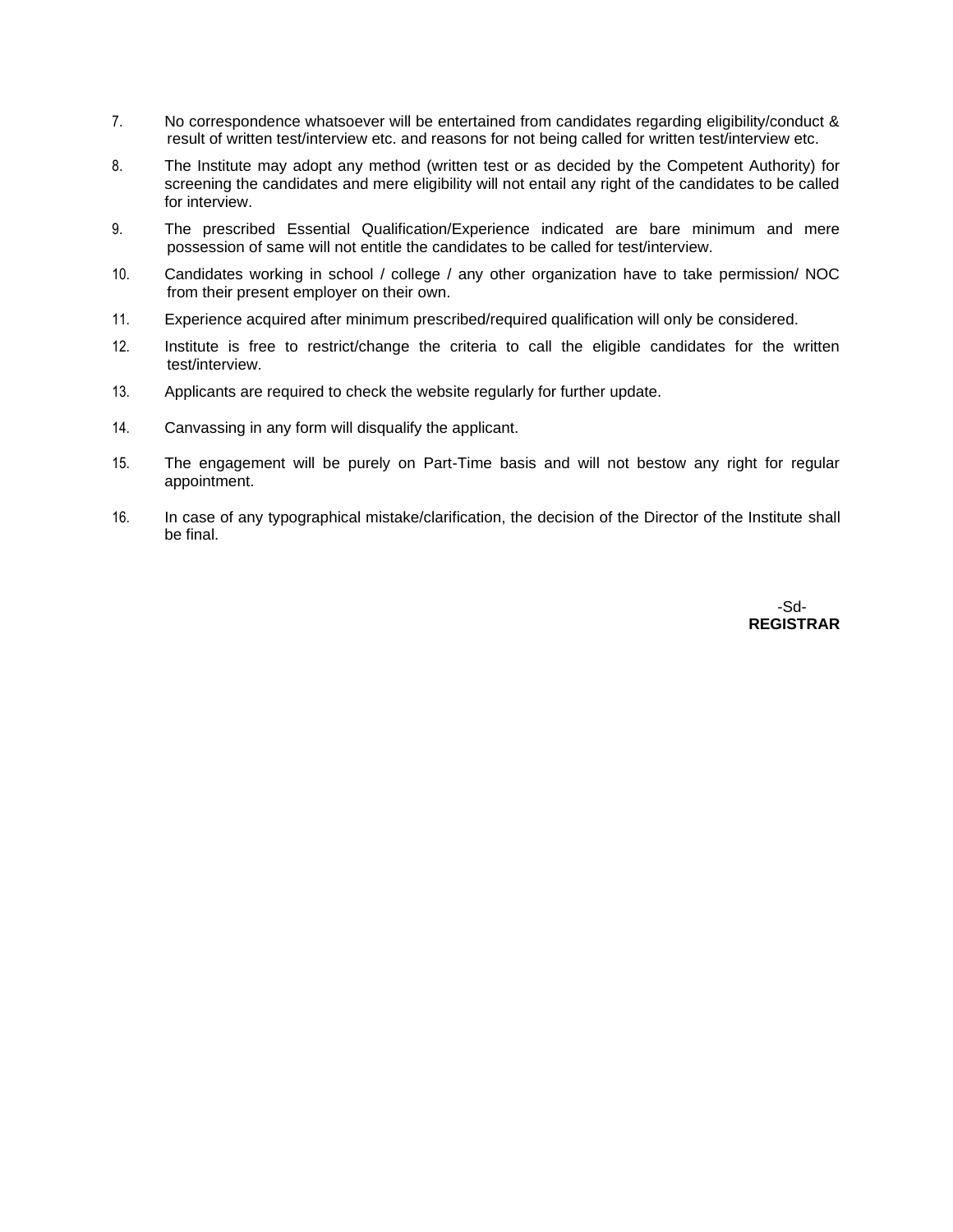

# SANT LONGOWAL INSTITUTE OF ENGINEERING & TECHNOLOGY, (DEEMED-TO-BE-UNIVERSITY) LONGOWAL-148106, DISTT. SANGRUR, PUNJAB (ESTD. BY GOVT. OF INDIA)

# FORM OF APPLICATION FOR **SPORTS COACHES,** MUSIC TRAINER AND **ARTS & CRAFT TRAINER**

(For use of candidates)

 $\overline{\phantom{a}}$  . The Post applied  $\overline{\phantom{a}}$  applied to  $\overline{\phantom{a}}$ 

Affix Passport size Attested Photograph

| Name of the Post applied |  |
|--------------------------|--|
|--------------------------|--|

Department \_\_\_\_\_\_\_\_\_\_\_\_\_\_\_\_\_\_\_\_\_\_\_\_\_\_\_\_\_\_\_\_\_\_\_\_\_\_\_\_\_\_\_\_\_\_

Advertisement No. \_\_\_\_\_\_\_\_\_\_\_\_\_\_\_\_\_\_\_\_\_\_\_\_\_\_\_\_\_\_\_\_\_\_\_\_\_\_\_\_\_

| 01. | Name in Full (Block Letters) |                            |
|-----|------------------------------|----------------------------|
| 02. | <b>Fathers Name</b>          |                            |
| 03. | Date of Birth                | Place of Birth             |
| 04. | Marital status               | Gender (Male/Female/Other) |
| 05. | Nationality                  |                            |
| 06. | Permanent address            | Address for Correspondence |
|     |                              |                            |
| 07  | Telephone Number             |                            |
|     | Mobile number                |                            |
|     | E-mail Id                    |                            |
|     | PAN Card No.                 |                            |
|     | UID No. (Aadhar)             |                            |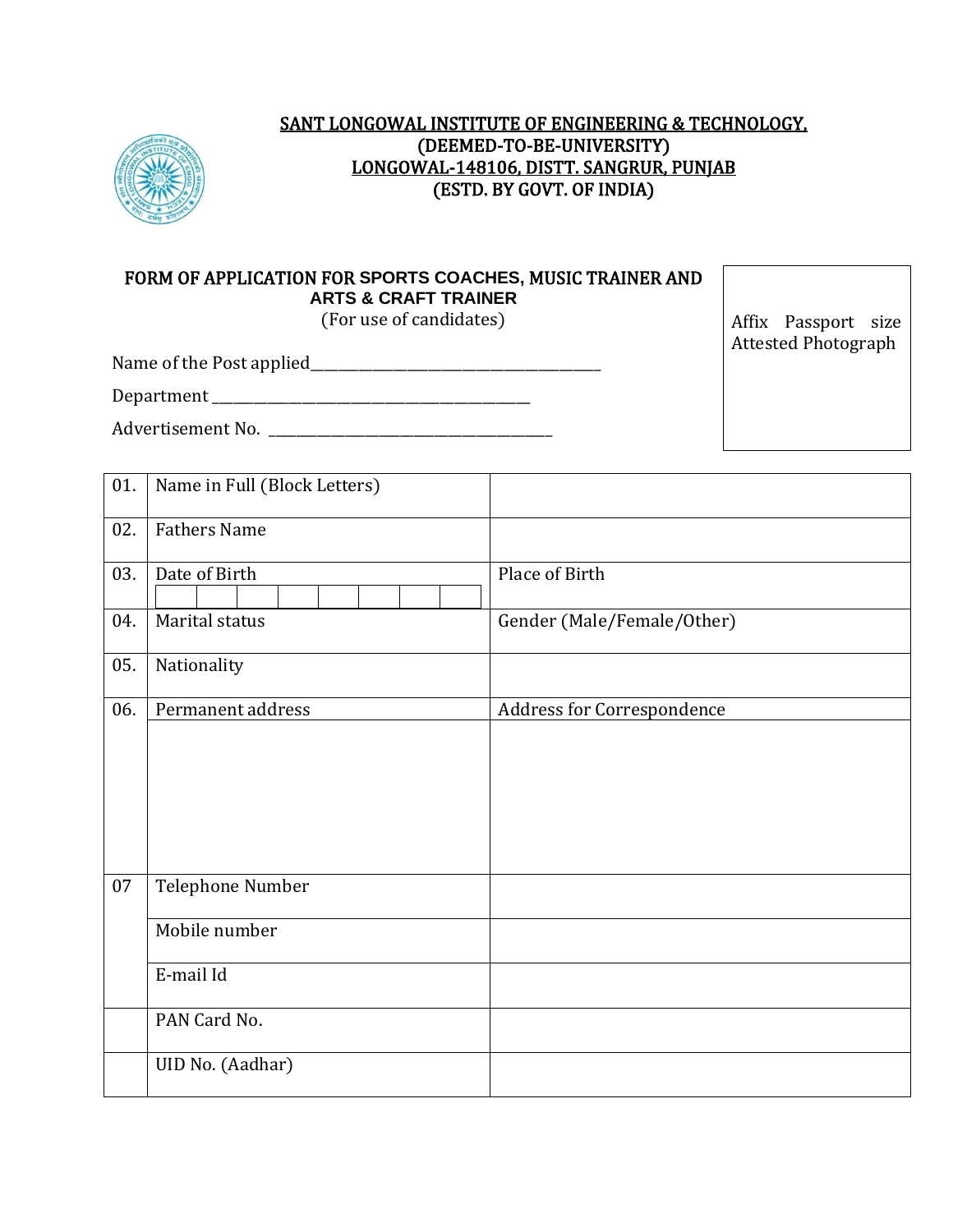| 08.<br>Please, state whether you belong to<br>SC/ST/OBC/Physically Handicapped/<br>category (enclose<br>relevant<br><b>EWS</b><br>certificate)<br>Present Post held with Designation &<br>09.<br>Organization<br>where<br>of<br>the<br>name<br>employed |                                                                                                                                                                                             |                               |      |        |               |                                   |  |                  |
|---------------------------------------------------------------------------------------------------------------------------------------------------------------------------------------------------------------------------------------------------------|---------------------------------------------------------------------------------------------------------------------------------------------------------------------------------------------|-------------------------------|------|--------|---------------|-----------------------------------|--|------------------|
|                                                                                                                                                                                                                                                         | $of$ <sup><math>-</math></sup><br>Name                                                                                                                                                      | Post Held<br>the              |      | Nature | of            | Duration                          |  |                  |
|                                                                                                                                                                                                                                                         | Organization                                                                                                                                                                                |                               |      |        | Duties/work   | From                              |  | To               |
|                                                                                                                                                                                                                                                         |                                                                                                                                                                                             |                               |      |        |               |                                   |  |                  |
| 10.                                                                                                                                                                                                                                                     |                                                                                                                                                                                             | Present salary with pay scale |      |        |               |                                   |  |                  |
| Pay Scale                                                                                                                                                                                                                                               |                                                                                                                                                                                             | <b>Basic Pay</b>              | D.A. |        | <b>H.R.A.</b> | Other<br>Any<br><b>Allowances</b> |  | <b>Total Rs.</b> |
|                                                                                                                                                                                                                                                         |                                                                                                                                                                                             |                               |      |        |               |                                   |  |                  |
| 11.<br>declared<br>Were you at any time<br>medically unfit, asked to submit your<br>resignation, discharged or dismissed<br>from Government or private service?                                                                                         |                                                                                                                                                                                             |                               |      |        |               |                                   |  |                  |
| 12.                                                                                                                                                                                                                                                     | Have you ever been convicted by any<br>court of law or is there any criminal<br>disciplinary<br>enquiry<br>$\case/$<br>contemplated or pending against you?<br>If yes, please give details. |                               |      |        |               |                                   |  |                  |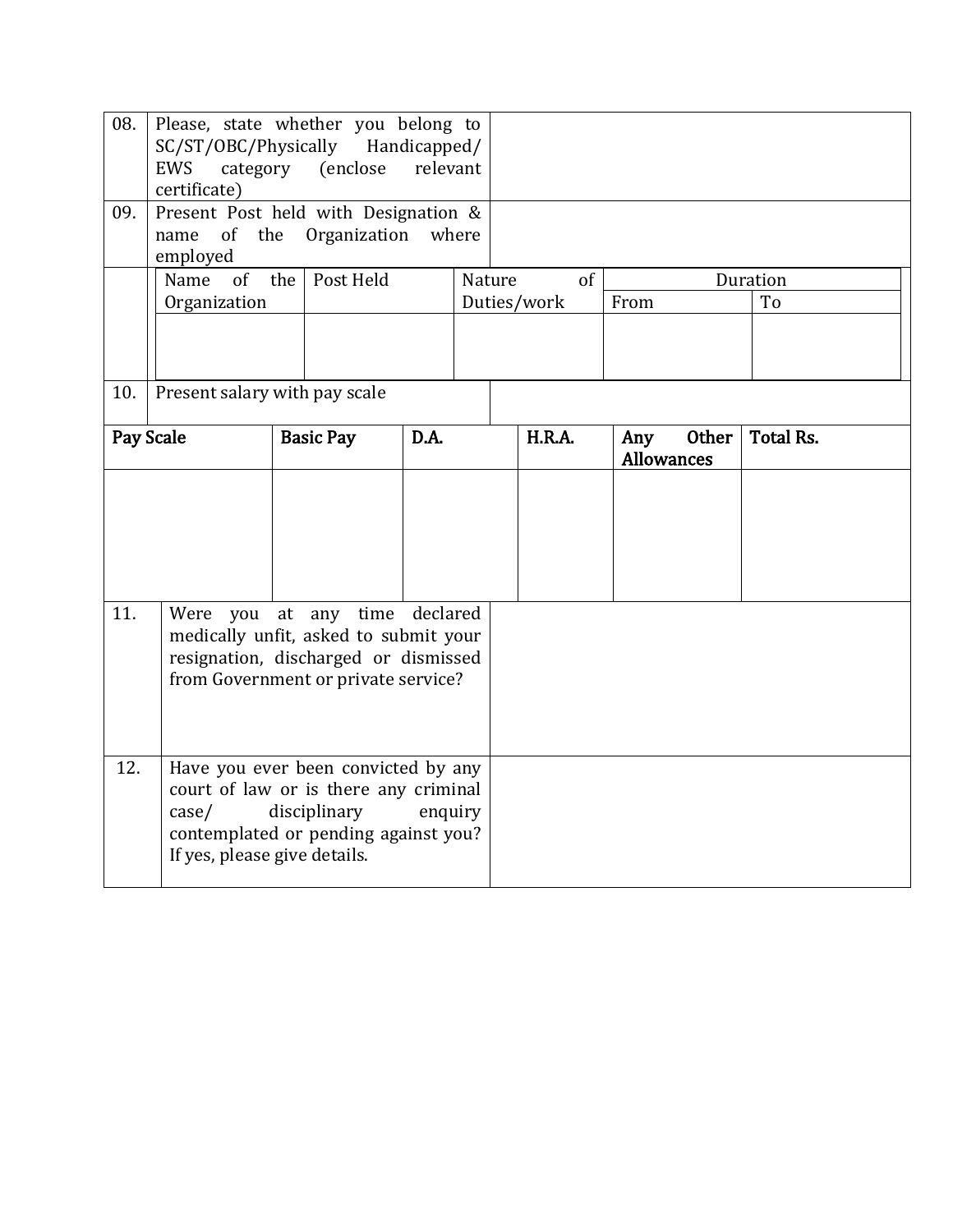13. Details of educational qualifications: Please give particulars of all examinations passed and degrees obtained commencing with the High School Level (10th standard / Matriculation) Examination. Please attach photocopies of certificates and mark sheets duly attested.

| Examination | School /<br>College /<br>Institute | Name of<br>the Board/<br>University<br>Institution | Marks<br>Obtained<br>(with Max.<br>Marks) or<br><b>CGPA</b> | $%$ of<br>marks | Distinction/<br>Class $/$<br>Division/<br>/Grade | Year of<br>Passing | Duration of<br>course |
|-------------|------------------------------------|----------------------------------------------------|-------------------------------------------------------------|-----------------|--------------------------------------------------|--------------------|-----------------------|
|             |                                    |                                                    |                                                             |                 |                                                  |                    |                       |
|             |                                    |                                                    |                                                             |                 |                                                  |                    |                       |
|             |                                    |                                                    |                                                             |                 |                                                  |                    |                       |
|             |                                    |                                                    |                                                             |                 |                                                  |                    |                       |

14. Details of employments: Please give particulars of your present and past employments in chronological order, starting with the present one:

| Sl.<br>No. | Organization<br>/ Institute                                                                                    | Position<br>held | Nature of<br>duties $/$<br>work | Date of<br>joining | Date of<br>leaving | Experience<br>(Years &<br>months) | Last<br>Pay | Scale of<br>pay/Pay<br>Band &<br>GP |
|------------|----------------------------------------------------------------------------------------------------------------|------------------|---------------------------------|--------------------|--------------------|-----------------------------------|-------------|-------------------------------------|
|            |                                                                                                                |                  |                                 |                    |                    |                                   |             |                                     |
|            |                                                                                                                |                  |                                 |                    |                    |                                   |             |                                     |
| 15.        | Membership<br>State/National/International)                                                                    | of               | Professional                    | Bodies/Societies   |                    | Associations                      | (Please     | specify                             |
|            |                                                                                                                |                  |                                 |                    |                    |                                   |             |                                     |
| 16.        | Extra-curricular Activities/Administrative Responsibilities handled :-                                         |                  |                                 |                    |                    |                                   |             |                                     |
|            |                                                                                                                |                  |                                 |                    |                    |                                   |             |                                     |
| 17.        | Any other information in favour of the candidature of the Application (Attach separate sheet,<br>if required). |                  |                                 |                    |                    |                                   |             |                                     |
|            |                                                                                                                |                  |                                 |                    |                    |                                   |             |                                     |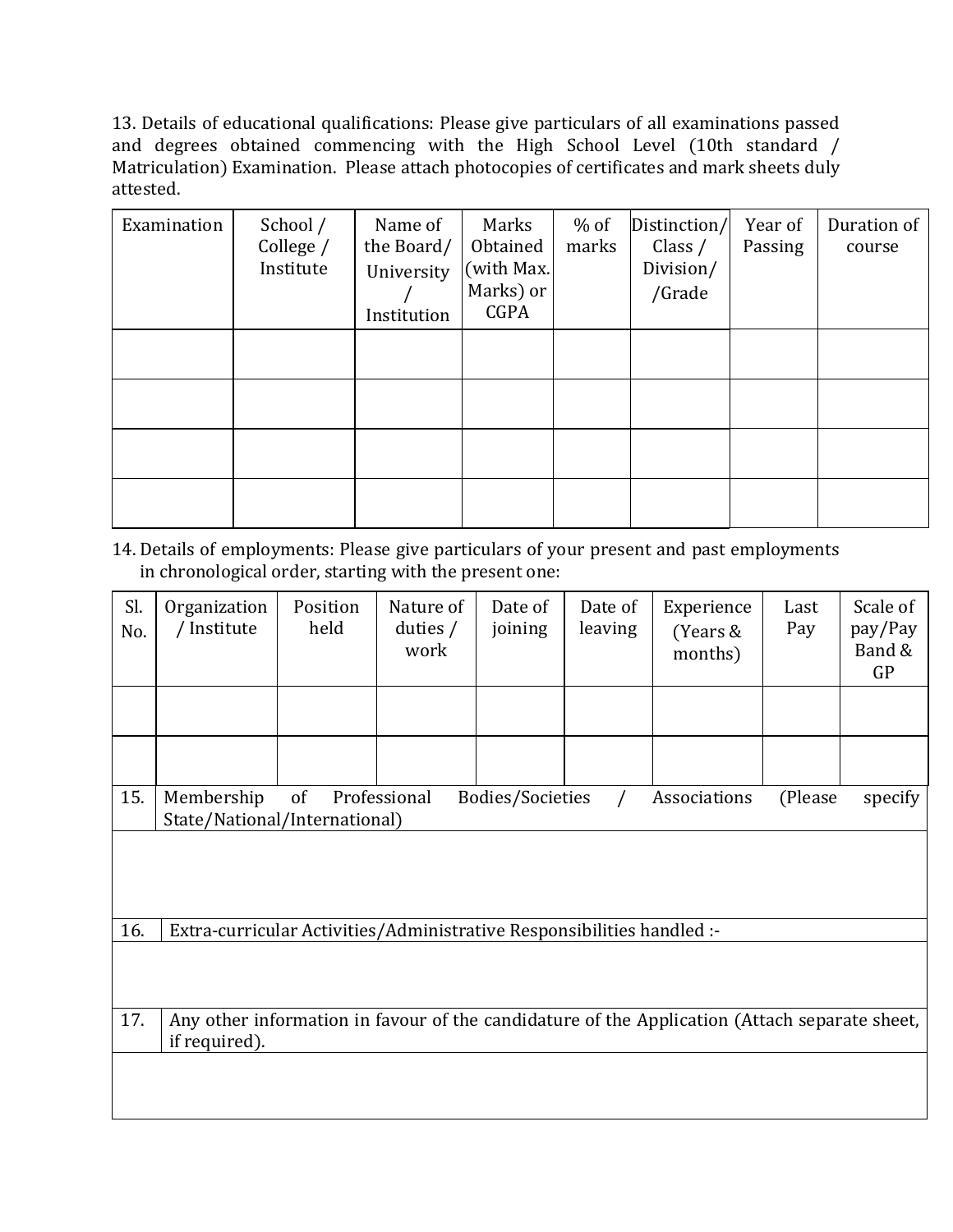| 18.           | References: (At least two names of referees with their clear and complete addresses along<br>with e-mail Id. Referees should be persons with or under whom the candidate has worked and<br>one of the referees should be from the last Organization/Institute served. Referee should not<br>be close relative of the candidate). |                                                  |  |                   |                                     |             |                      |  |  |
|---------------|----------------------------------------------------------------------------------------------------------------------------------------------------------------------------------------------------------------------------------------------------------------------------------------------------------------------------------|--------------------------------------------------|--|-------------------|-------------------------------------|-------------|----------------------|--|--|
|               |                                                                                                                                                                                                                                                                                                                                  |                                                  |  |                   |                                     |             |                      |  |  |
|               |                                                                                                                                                                                                                                                                                                                                  |                                                  |  |                   |                                     |             |                      |  |  |
|               |                                                                                                                                                                                                                                                                                                                                  |                                                  |  |                   |                                     |             |                      |  |  |
| 19.           | Check List (item-wise) documents attached.                                                                                                                                                                                                                                                                                       |                                                  |  |                   |                                     |             |                      |  |  |
|               |                                                                                                                                                                                                                                                                                                                                  |                                                  |  |                   |                                     |             |                      |  |  |
|               |                                                                                                                                                                                                                                                                                                                                  |                                                  |  |                   |                                     |             |                      |  |  |
|               |                                                                                                                                                                                                                                                                                                                                  |                                                  |  |                   |                                     |             |                      |  |  |
| 20.           | COACHING BACKGROUND (ONLY FOR SPORTS COACHES/TRAINERS)                                                                                                                                                                                                                                                                           |                                                  |  |                   |                                     |             |                      |  |  |
| A)            | Name of the sport for which you are applying to<br>coach                                                                                                                                                                                                                                                                         |                                                  |  |                   |                                     |             |                      |  |  |
| B)            | Have you played this sport at University<br>level/Inter University level /District level/State<br>level/ National Level?                                                                                                                                                                                                         |                                                  |  | Yes/No<br>If yes, | Number<br>Level______               | of<br>years | played:              |  |  |
| $\mathcal{C}$ | What other sport have you played?                                                                                                                                                                                                                                                                                                |                                                  |  |                   |                                     |             |                      |  |  |
|               |                                                                                                                                                                                                                                                                                                                                  | Sport                                            |  |                   | Number of years played              | Level       |                      |  |  |
|               |                                                                                                                                                                                                                                                                                                                                  |                                                  |  |                   |                                     |             |                      |  |  |
| D)            | Have you ever had any formal training as a coach?                                                                                                                                                                                                                                                                                |                                                  |  |                   | Yes/No. If yes, please give details |             |                      |  |  |
|               |                                                                                                                                                                                                                                                                                                                                  |                                                  |  |                   |                                     |             |                      |  |  |
| E)            | Are you currently First Aid Certified Yes/No. If yes, please provide detail of the<br>institute from where you have undertaken<br>training for the same                                                                                                                                                                          |                                                  |  |                   |                                     |             |                      |  |  |
|               |                                                                                                                                                                                                                                                                                                                                  |                                                  |  |                   |                                     |             |                      |  |  |
| F)            |                                                                                                                                                                                                                                                                                                                                  | Details of sport (s) you have coached:           |  |                   |                                     |             |                      |  |  |
|               | Sport                                                                                                                                                                                                                                                                                                                            | Sponsorship<br>Agency/<br>Organisation<br>served |  |                   | <b>Age Level</b>                    |             | Period/Years coached |  |  |
|               |                                                                                                                                                                                                                                                                                                                                  |                                                  |  |                   |                                     |             |                      |  |  |
|               |                                                                                                                                                                                                                                                                                                                                  |                                                  |  |                   |                                     |             |                      |  |  |
|               |                                                                                                                                                                                                                                                                                                                                  |                                                  |  |                   |                                     |             |                      |  |  |